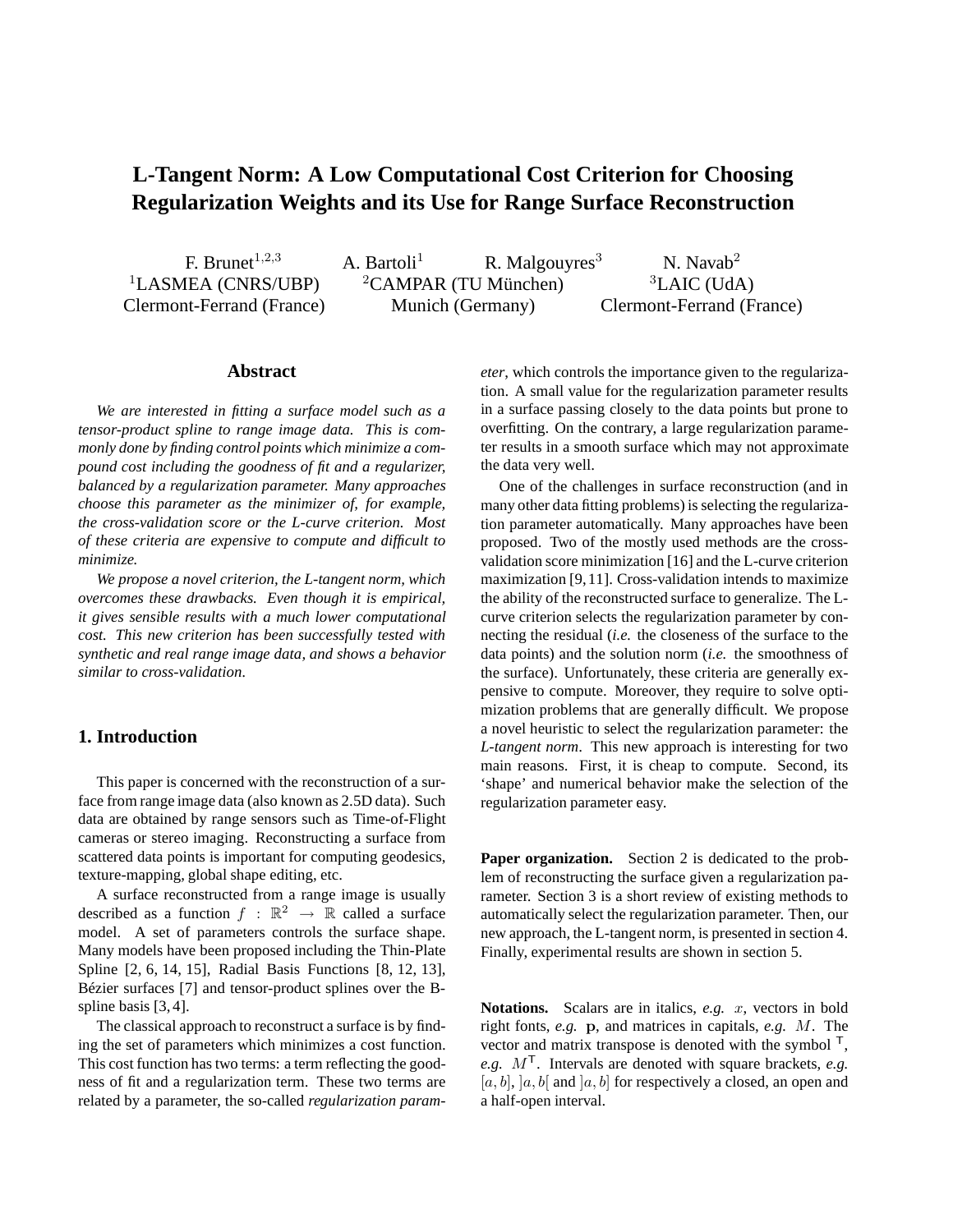# **2. Background**

# **2.1. Reconstruction Given the Regularization Parameter**

Assume one is given a set of  $n$  range data points. Such a set is composed of *n* twodimensional points  $(x_i, y_i) \in \mathbb{R}^2$ , associated to depth information  $z_i \in \mathbb{R}$ . This set of points is denoted:

$$
\{(x_i, y_i) \leftrightarrow z_i \mid i = 1, \dots, n\}.
$$
 (1)

The surface model is a function of  $h$  unknown parameters  $\mathbf{p} = [p_1, \dots, p_h]^\mathsf{T} \in \mathbb{R}^h$  that control the shape of the surface:

$$
f(\cdot; \mathbf{p}) : \Omega \subset \mathbb{R}^2 \longrightarrow \mathbb{R} (x, y) \longmapsto f(x, y; \mathbf{p}).
$$
 (2)

The surface model we use in this paper is given in section 2.2. The range surface reconstruction problem consists in finding the best set of parameters  $\mathbf{p}_{\lambda}^{*} \in \mathbb{R}^{h}$  (which depends on  $\lambda$ ) such that:

$$
\mathbf{p}_{\lambda}^{*} = \arg\min_{\mathbf{p}\in\mathbb{R}^{h}} \mathcal{E}_{d}(\mathbf{p}) + \frac{\lambda}{1-\lambda} \mathcal{E}_{r}(\mathbf{p}) \qquad \lambda \in ]0,1[, \quad (3)
$$

where  $\mathcal{E}_d$  and  $\mathcal{E}_r$  are respectively called the *data term* and the *regularization term*. The data term is a function that measures the closeness of the surface to the whole set of data points. The regularization term is a measure of the surface regularity (or smoothness). These two terms are related by the *regularization parameter*  $\lambda$  which controls the tradeoff between the goodness of fit and the regularity. In the limit  $\lambda \to 0$ , the surface is likely to overfit the data. If  $\lambda$ is large, the surface becomes very smooth but may not reflect the data very well ; for instance, with many models, the reconstructed surface is almost a plane when  $\lambda$  is close to 1.

The data term and the regularization term can be chosen as respectively the Mean Squared Residual (MSR) and the bending energy:

$$
\mathcal{E}_d(\mathbf{p}) = \frac{1}{n} \sum_{i=1}^n (f(x_i, y_i; \mathbf{p}) - z_i)^2
$$
 (4)

$$
\mathcal{E}_r(\mathbf{p}) = \iint_{\Omega} \sum_{d=0}^2 \binom{2}{d} \left( \frac{\partial^2 f(\cdot; \mathbf{p})}{\partial x^{2-d} \partial y^d}(x, y) \right)^2 dxdy. \tag{5}
$$

We consider that the surface model is linear with respect to its parameter:

$$
\forall (x, y) \in \mathbb{R}^2, \exists \mathbf{v}_{x,y} \in \mathbb{R}^h : f(x, y; \mathbf{p}) = \mathbf{v}_{x,y}^{\mathsf{T}} \mathbf{p},
$$

The MSR can be written as:

$$
\mathcal{E}_d(\mathbf{p}) = \|M\mathbf{p} - \mathbf{z}\|_2^2 \tag{6}
$$

where M is the *collocation matrix* and **z** is the vector containing all the depths:

$$
M = \begin{bmatrix} \mathbf{v}_{x_1,y_1}^{\mathsf{T}} & \cdots & \mathbf{v}_{x_n,y_n}^{\mathsf{T}} \end{bmatrix}^{\mathsf{T}} \in \mathbb{R}^{n \times h},
$$
  

$$
\mathbf{z} = \begin{bmatrix} z_1 & \cdots & z_n \end{bmatrix}^{\mathsf{T}} \in \mathbb{R}^n.
$$

The bending energy can be approximated by discretizing the integral sum of equation (5) over a regular grid:

$$
\mathcal{E}_r(\mathbf{p}) \approx \frac{1}{ab} \sum_{i=0}^{a-1} \sum_{j=0}^{b-1} \sum_{d=0}^2 \binom{2}{d} \left( \frac{\partial^2 f(\frac{i}{a}, \frac{j}{b}; \mathbf{p})}{\partial x^{2-d} \partial y^d} \right)^2 \tag{7}
$$

$$
\iff \quad \mathcal{E}_r(\mathbf{p}) \approx ||R\mathbf{p}||_2^2 \tag{8}
$$

where R is the *regularization matrix*. Note that the partial derivatives of a linear model are also linear with respect to **p**, *i.e.*, for all  $d \in \{0, 1, 2\}$  and for all  $(x, y) \in \mathbb{R}^2$ , there exists  $\mathbf{w}_{x,y,d} \in \mathbb{R}^h$  such that:

$$
\frac{\partial^2 f(x, y; \mathbf{p})}{\partial x^2 - d \partial y^d} = \mathbf{w}_{x, y, d}^\mathsf{T} \mathbf{p}.
$$
 (9)

If  $\mathbf{r}_k^{\mathsf{T}}$  $\overline{k}$  is the *k*th row of *R*, then we have that:

$$
\mathbf{r}_{dab+ib+j+1}^{\mathsf{T}} = \begin{pmatrix} 2 \\ d \end{pmatrix} \mathbf{w}_{\frac{i}{a},\frac{j}{b},d}^{\mathsf{T}}.
$$
 (10)

Finally, equation (3) is equivalent to a Linear Least Squares (LLS) minimization problem [1]:

$$
\mathbf{p}_{\lambda}^{*} = \arg\min_{\mathbf{p} \in \mathbb{R}^{h}} \left\| \begin{bmatrix} M \\ \frac{\lambda}{1-\lambda} R \end{bmatrix} \mathbf{p} - \begin{bmatrix} \mathbf{z} \\ 0 \end{bmatrix} \right\|_{2}^{2}.
$$
 (11)

The solution of this problem is given by:

$$
\mathbf{p}_{\lambda}^{*} = \left(M^{\mathsf{T}}M + \left(\frac{\lambda}{1-\lambda}\right)^{2}R^{\mathsf{T}}R\right)^{-1}M^{\mathsf{T}}\mathbf{z}.\tag{12}
$$

### **2.2. The Surface Model**

We have chosen to use the tensor-product splines over the B-spline basis (TPBS) model. A reason is that the influence of a control point is bounded to its neighborhood due to the local support of the B-splines basis [3, 4, 7]. This property leads to sparse collocation and regularization matrices. This makes the computations fast.

We remind the reader some basic facts about B-splines. An extensive review of splines can be found in [3, 4, 7].

The B-spline of degree  $k > 0$  (order  $k + 1$ ) having the increasing knot sequence  $\mu_0 \leq \ldots \leq \mu_{g+1}$  can be defined recursively by:

$$
\begin{cases}\nN_{i,1}(x) = 1 & \text{if } x \in [\mu_i, \mu_{i+1}] \\
N_{i,1}(x) = 0 & \text{if } x \notin [\mu_i, \mu_{i+1}] \\
N_{i,k+1}(x) = \frac{x - \mu_i}{\mu_{i+k} - \mu_i} N_{i,k}(x) \\
+ \frac{\mu_{i+k+1} - x}{\mu_{i+k+1} - \mu_{i+1}} N_{i+1,k}(x).\n\end{cases}
$$
\n(13)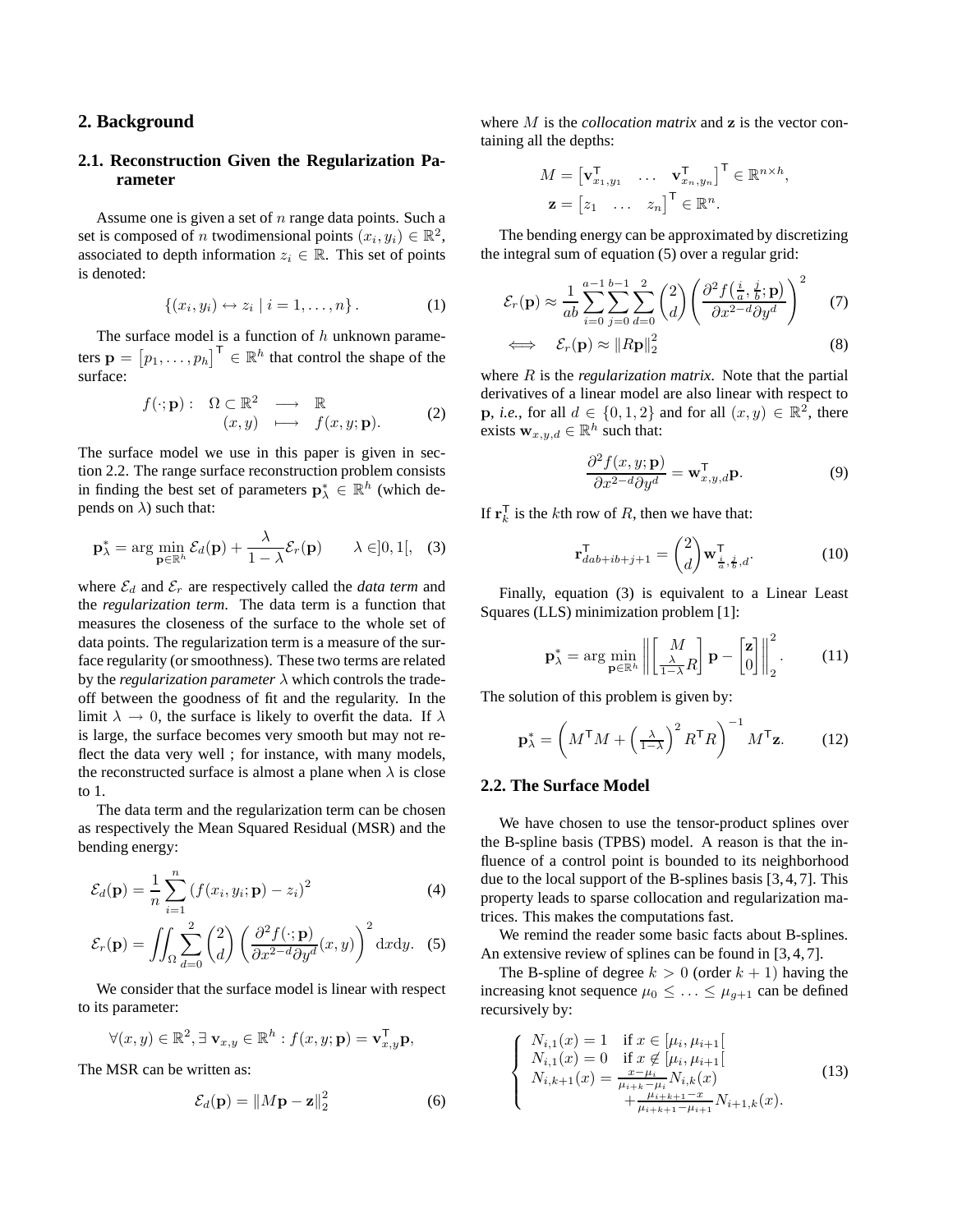A TPBS is defined as a linear combination of the Bspline basis functions weighted by the *control points*  $C_{i,j}$ :

$$
s(x,y) = \sum_{i=-k_1}^{g_1} \sum_{j=-k_2}^{g_2} C_{i,j} N_{i,k_1+1}(x) N_{j,k_2+1}(y). \quad (14)
$$

Note that equation (14) is linear in the  $C_{i,j}$ . Note also that it is well-known [4] that the partial derivatives of a TPBS are also TPBS.

In the sequel, we always consider uniform knot sequences. Besides, we take as many knots as possible (regarding the computational complexity) so that the flexibility of the surface model is sufficient to approximate complex shapes.

# **3. Previous Work**

## **3.1. Cross-Validation**

The goal of Ordinary Cross-Validation (OCV) [15, 16] is to choose the regularization parameter so that the reconstructed surface generalizes well. In other words, the reconstructed surface must have a good behavior between the data points. The optimal regularization parameter is the minimizer of the so-called *OCV score*:

$$
\lambda^* = \arg\min_{\lambda \in ]0,1[} OCV(\lambda). \tag{15}
$$

An example of the OCV criterion is given in figure 1a. The OCV score is defined by fitting the model without the *i*th data point, giving the parameter vector  $\mathbf{p}_{\lambda}^{[i]}$  $\lambda$ . This is used to predict the *i*th measurement as  $f(x_i, y_i; \mathbf{p}_{\lambda}^{[i]})$  $\lambda^{[i]}$ ). This prediction is compared against the actual value  $z_i$ . This is averaged over the  $n$  data points, giving:

$$
OCV(\lambda) = \frac{1}{n} \sum_{i=1}^{n} \left( f(x_i, y_i, \mathbf{p}_{\lambda}^{[i]}) - z_i \right)^2.
$$
 (16)

It is almost impossible to directly use this definition of the OCV as its evaluation for a single value of  $\lambda$  requires the reconstruction of  $n$  surfaces. It is well-known [15] that there exists a non-iterative formula that approximates closely the OCV score:

$$
OCV(\lambda) = \frac{1}{n} \left\| \Delta \left( \frac{1}{1 - \Delta(H_{\lambda})} \right) (H_{\lambda} - I)\mathbf{z} \right\|_{2}^{2} \quad (17)
$$

where *I* is the identity matrix,  $\Delta$  the diagonal operator (*i.e.*  $\Delta$ (**u**) is a square matrix having **u** as its main diagonal and  $\Delta(A)$  extracts the diagonal entries of matrix A as a vector) and  $H_{\lambda}$  the *influence matrix*:

$$
H_{\lambda} = M \left( M^{\mathsf{T}} M + \left( \frac{\lambda}{1 - \lambda} \right)^2 R^{\mathsf{T}} R \right)^{-1} M^{\mathsf{T}}.
$$
 (18)

Even with the non-iterative equation (17), two problems remain. First, the amount of computation required to solve the minimization problem (15) is still too heavy for large datasets (say  $n > 1000$ ). Second, minimizing the OCV score can be difficult. Indeed, this criterion is numerically unstable. This has the effect to introduce high frequency oscillations (see figure 1b) . It is thus difficult to estimate the criterion derivative which would be useful in an optimization process such as gradient descent.



**Figure 1. (a) A typical cross-validation score function. (b) High frequency oscillations resulting of numerical instability of the crossvalidation score.**

# **3.2. The L-Curve**

The L-curve was introduced in [11]. An extensive review of this approach can be found in [9, 10]. The idea of this criterion is to find the best compromise between the goodness of fit and the surface smoothness. To do so, these two quantities are plotted against each other as functions of the regularization parameter.

Let  $\rho(\lambda) = ||M\mathbf{p}_{\lambda}^* - \mathbf{z}||$  be the *residual norm* and  $\eta(\lambda) = ||R\mathbf{p}_{\lambda}^*||$  be the *solution norm*. The L-curve is a continuous curve parametrized by the regularization parameter  $\lambda$  and defined by:

$$
\left\{ \left( \hat{\rho} = \log \rho(\lambda), \hat{\eta} = \log \eta(\lambda) \right) \in \mathbb{R}_+^2 \mid \lambda \in ]0, 1[ \right\}. (19)
$$

The L-curve method chooses one of the maximizers of the L-curve curvature, leading to:

$$
\lambda^* = \arg \max_{\lambda \in ]0,1[} \kappa(\lambda), \tag{20}
$$

where  $\kappa$  is the curvature of the L-curve:

$$
\kappa(\lambda) = 2 \frac{\hat{\rho}' \hat{\eta}'' - \hat{\rho}'' \hat{\eta}'}{\left(\hat{\rho}'^2 + \hat{\eta}'^2\right)^{3/2}}.
$$
\n(21)

When the L-curve has the shape of the letter L (see figure 2a), the 'corner' of the curve is well defined: the curvature (figure 2b) has one maximum which corresponds to the regularization parameter  $\lambda^*$  we are searching for. Unfortunately, the curvature often exhibits multiple maxima (see figure 3). In such cases, it is not clear how to choose the regularization parameter.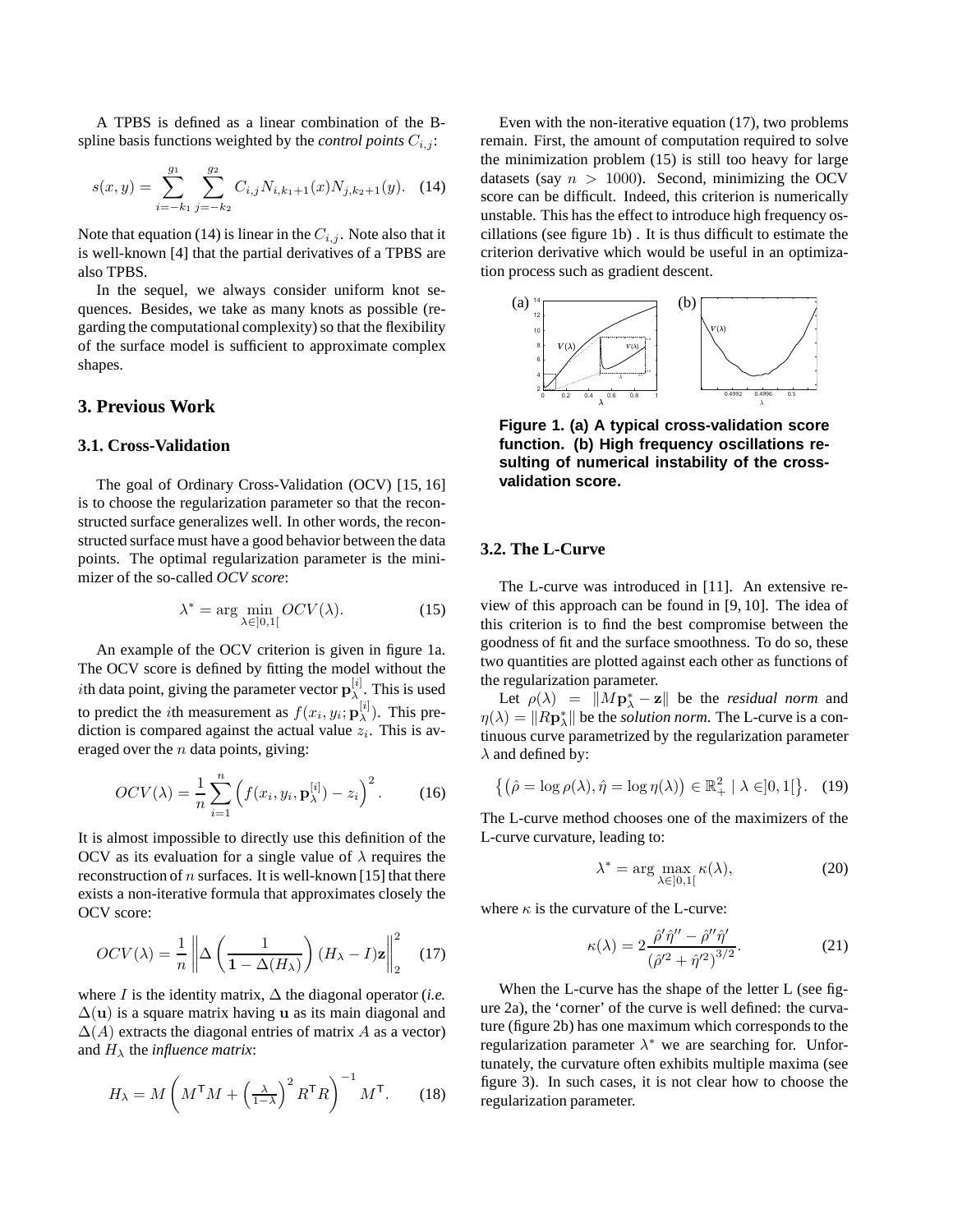

**Figure 2. An L-curve (a) and its curvature (b).**



**Figure 3. A pathological L-curve (a) and its curvature (b) obtained with the data used in figure 5.**

## **4. The L-Tangent Norm**

#### **4.1. The Proposed Criterion**

One thing that can easily be noticed when dealing with L-curves is that their parametrization is not uniform. In particular, one can observe that there exists a range of values for  $\lambda$  where the tangent vector norm is significantly smaller than elsewhere. Our new criterion is based on this observation. The regularization parameter is chosen as the one for which the L-curve tangent norm is minimal. Intuitively, such a regularization parameter is the one for which a small variation of the regularization parameter has the lowest impact in the trade-off between the goodness of fit and the surface smoothness.

The L-tangent norm criterion can be written as:

$$
\lambda^* = \arg\min_{]0,1[} L(\lambda)
$$
 (22)

with 
$$
L(\lambda) = ||(\overline{\eta}'_{\lambda}, \overline{\rho}'_{\lambda})||_2^2
$$
. (23)

 $\overline{\rho}_{\lambda}'$  and  $\overline{\eta}_{\lambda}'$  are the derivatives with respect to  $\lambda$  of the nor-

malized residual and solution norms:

$$
\overline{\rho}_{\lambda} = \frac{\rho_{\lambda} - \rho_{\varepsilon}}{\rho_{1-\varepsilon} - \rho_{\varepsilon}}, \qquad \overline{\eta}_{\lambda} = \frac{\eta_{\lambda} - \eta_{1-\varepsilon}}{\eta_{\varepsilon} - \eta_{1-\varepsilon}} \tag{24}
$$

for  $\varepsilon$  a small positive constant (10<sup>-6</sup>, for instance).

#### **4.2. Properties of the L-Tangent Norm Criterion**

A typical example of the L-tangent norm criterion is shown in figure 4c. Even if our criterion is not convex, it is continuous and smooth enough to make it interesting from the optimization point of view. Moreover, neglecting the values of  $\lambda$  very close to 1, our criterion often has a unique minimum, which is not the case of the L-curve criterion.



**Figure 4. Example of the L-tangent norm criterion. (a) An initial surface. (b) The initial surface sampled on a set of 500 points and with added gaussian noise. (c) The L-tangent norm criterion. (d) The reconstructed surface using the optimal regularization parameter found with the L-tangent norm.**

It sometimes happens that there are two minima. In such cases, it seems that these two local minima are both meaningful. The smaller one (*i.e.* the global minimum) corresponds to the regularization parameter giving the best of the two 'explanations' of the data. The second one seems to appear when the data contains, for instance, a lot of small oscillations. In this case, it is not clear (even for a human being) whether the surface must interpolate the data or approximate it, considering the oscillations as some kind of noise. This situation is illustrated in figure 5.

The evaluation of the L-tangent norm criterion requires only the computation of the residual and solution norm derivatives. This makes our new criterion faster to compute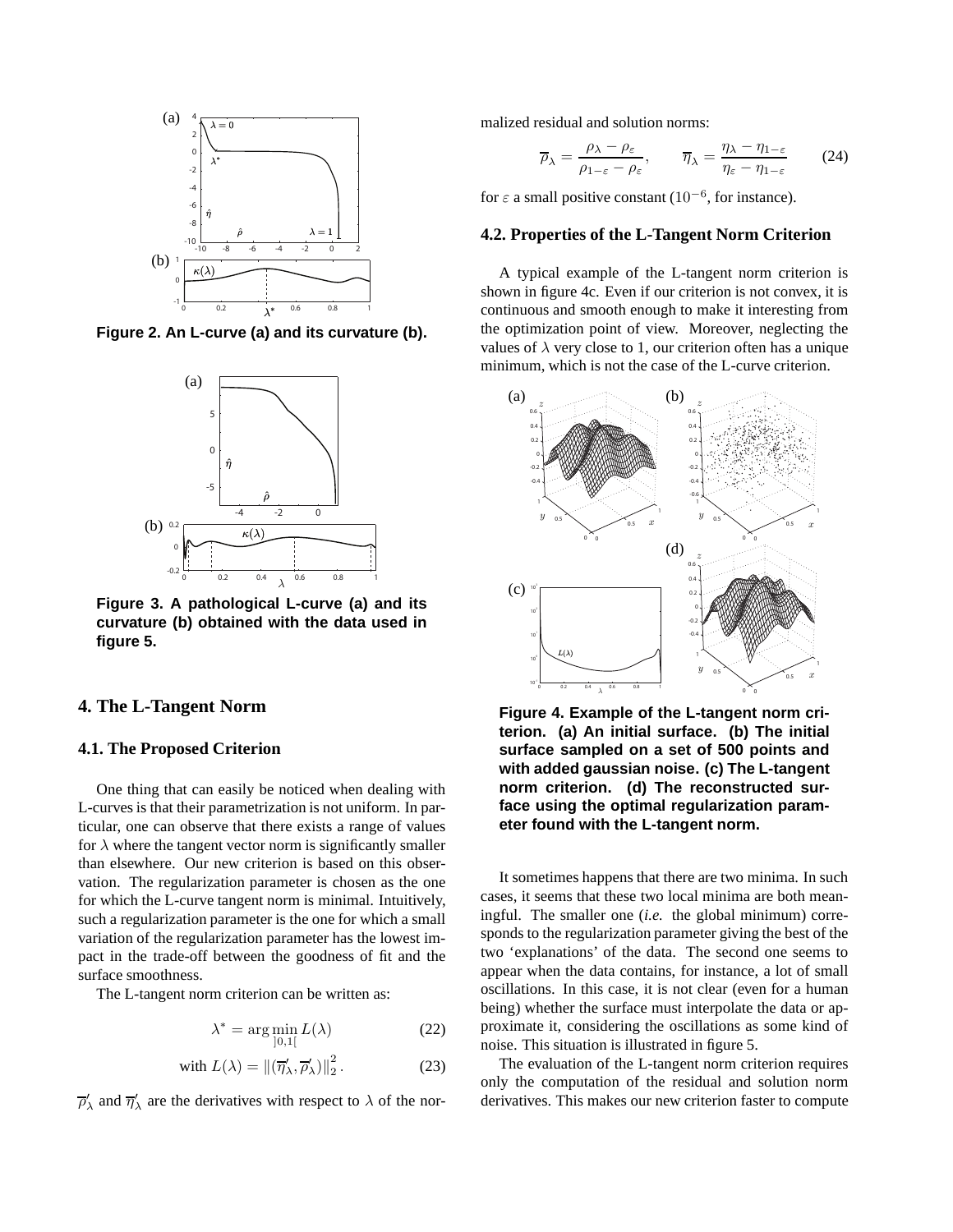

**Figure 5. An example of the L-tangent norm criterion presenting two meaningful minima. (a) An initial surface containing a lot of small oscillations. (b) The L-tangent norm criterion presents two minima (excluding the one reached for** λ **close to 1). (c) The reconstructed surface using the first minimum**  $(\lambda_1^* = 0.0189)$ . (d) The reconstructed surface using the second minimum ( $\lambda_2^* = 0.8073$ ).

than cross-validation. In particular, our criterion allows one to improve the computation time when the surface model leads to sparse collocation and regularization matrices (as it is the case with the TPBS model). This is not possible with the cross-validation because the influence matrix is generally not sparse.

Another advantage of the L-tangent norm criterion is that it would still be performant with a non-linear surface model. While cross-validation needs a non-iterative formula to achieve acceptable computational time (which does not necessarily exists for such surface models), our criterion just needs the computation of the residual and the solution norms.

# **4.3. The Optimization Process**

In order to use the L-tangent norm criterion, the computation of the residual and the solution norms is needed. This can be done using finite differences:

$$
\overline{\eta}_{\lambda}' \approx \frac{\overline{\eta}_{\lambda+\delta} - \overline{\eta}_{\lambda}}{\delta} \qquad \overline{\rho}_{\lambda}' \approx \frac{\overline{\rho}_{\lambda+\delta} - \overline{\rho}_{\lambda}}{\delta} \qquad (25)
$$

where  $\delta$  is a small positive constant (say, for instance,  $10^{-6}$ ).

We have used a multistart Sequential Quadratic Programming (SQP) method in order to solve the optimization problem (23). The criterion is first evaluated over a small

set of values (such as  $\{\frac{1}{10}, \frac{3}{10}, \frac{5}{10}, \frac{7}{10}, \frac{9}{10}\}\)$  in order to determine the starting point of the SQP algorithm. Then the criterion is minimized using the *fmincon* function of Matlab.

# **5. Experimental Results**

### **5.1. Data**

**Synthetic data.** The first type of data we have used in these experiments are generated by taking sample points (with added noise) of surfaces defined by:

$$
g(x,y) = \sum_{i=1}^{8} \frac{2(1-d)c_1}{5} g_1(x,y) + \frac{dc_2}{5} g_2(x,y)
$$
  
\n
$$
g_1(x,y) = \exp\left(-\frac{20(a_1(x-a_2)^2 + a_3(y-a_4)^2)}{a_5}\right)
$$
  
\n
$$
g_2(x,y) = \sin 4\pi \left(b_1(x+2b_2)^{\frac{1}{2}+b_3} + b_4(y+2b_5)^{\frac{1}{2}+b_6}\right)
$$

where  $a_1, \ldots, a_5, b_1, \ldots, b_6, c_1, c_2$  are randomly chosen in  $[0, 1]$  and where d is randomly chosen in  $\{0, 1\}$ . Examples of generated surfaces are given in figures 4a and 5a. A noisy sample is shown in figure 4b.

**Real data.** The second type of data we have used are range images acquired by stereo imaging means. A range image is an image for which each pixel  $(x, y)$  is associated to a depth information  $D(x, y)$  (and, possibly, a color information  $C(x, y)$ . Figure 6a is a representation of a range image as a textured surface for which a pixel  $(x, y)$  has color  $C(x, y)$  and elevation  $D(x, y)$ . We call *depth map* the picture such that the pixels have a color proportional to their elevation. The depth map corresponding to the range image of figure 6a is shown in figure 6b.



**Figure 6. (a) A range image represented as a textured surface. (b) Depth map of the range image (a).**

The range images we have used in these experiments are large: their size is approximately  $400 \times 600$  pixels. It is thus difficult (even impossible) to reconstruct a surface from the original datasets. This is the reason why the range images have been subsampled over a regular grid of size  $30 \times 45$ .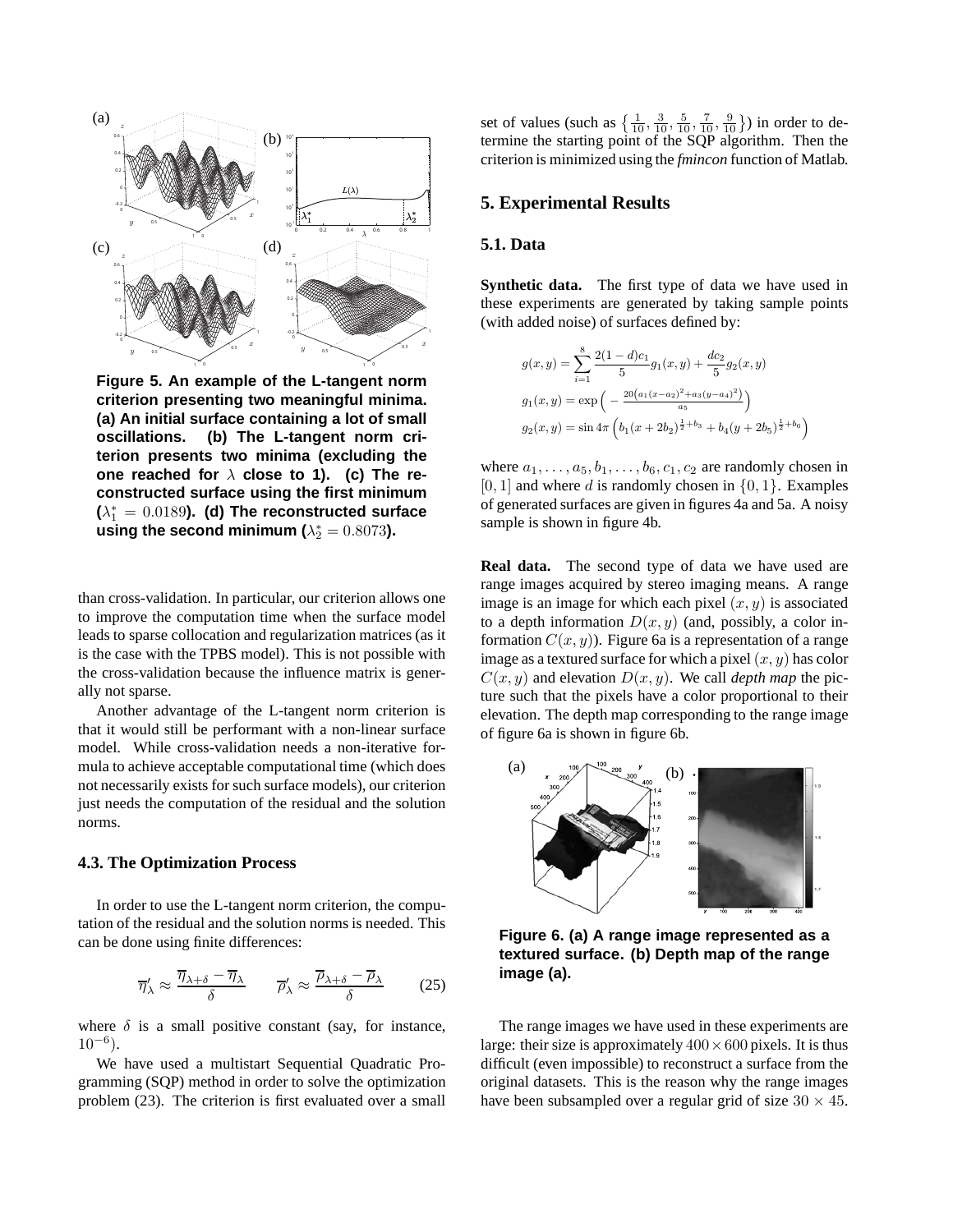However, the full resolution image is used when comparing a reconstructed surface to the initial dataset.

Three range images have been used in these experiments. The first one is represented in figure 6. The two others are shown in figure 7.



**Figure 7. Range images number 2 and 3.**

## **5.2. Computation Timings**

**Single point evaluation.** We intend to compare the computation time of the evaluation for a single value of the regularization parameter of the cross-validation score and the L-tangent norm. To do so, we take a surface and we sample it for several number of points. The timings reported in figure 8 have been obtained with the *cputime* function of Matlab and for the (arbitrary) regularization parameter  $\lambda = \frac{1}{2}$ . Note that the timing for each distinct number of points has been repeated 5 times in order to get reliable results. Not surprinsingly, figure 8 tells us that the evaluation



**Figure 8. Comparison of the cross-validation versus the L-tangent norm computation time for a single point evaluation.**

for a single point with the L-tangent norm is far much faster than with cross-validation. This comes from the fact that the inversion of a matrix is needed in the computation of the cross-validation score while only multiplications between sparse matrices and vectors are involved in the L-tangent norm computation.

**Optimization of the criterion.** In this experiment, we are interested in the computation time of the whole optimization process for both the L-tangent norm and crossvalidation. We have taken 300 examples of randomly generated surfaces known through a noisy sampling. The optimization of the L-tangent norm is realized with the process described in section 4.3. The cross-validation optimization process is performed using a golden section search (implemented in the *fminbnd* function of Matlab). The results are shown in figure 9. As in the previous experiment, the op-



**Figure 9. Computation times needed to optimize the L-tangent norm and the crossvalidation.**

timization of the L-tangent norm is faster than for crossvalidation.

**Reconstruction of whole surfaces.** Figure 10 shows the computation times needed to the whole surface reconstruction problem with the three range images presented in figure 6a and figure 7. Timings for both the L-tangent norm criterion and the cross-validation score are given in figure 10. As expected, using the L-tangent norm is faster than using cross-validation.



**Figure 10. Computation time needed to reconstruct the whole surface from the range images of figures 6a and figure 7 using the L-tangent norm and cross-validation.**

# **5.3. Is L-Tangent Norm an Approximation of Cross-Validation?**

This experiment aims to compare the regularization parameter obtained with our L-tangent norm and with the cross-validation criterion. To do so, we have taken noisy samples of randomly generated surfaces. Then, the regularization parameters obtained with cross-validation (the  $\lambda_c^*$ )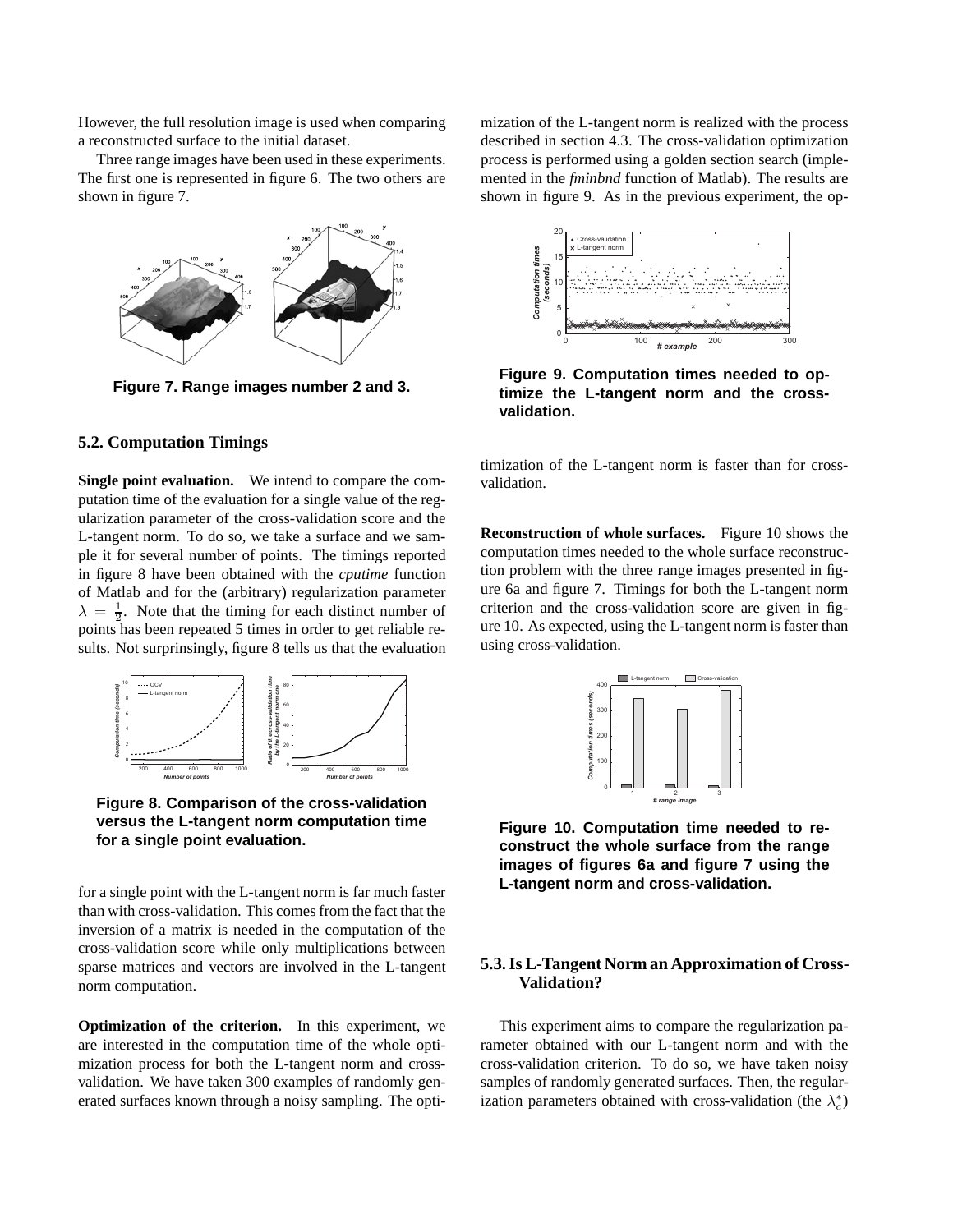for each dataset are plotted versus the regularization parameter determined with the L-tangent norm (the  $\lambda_i^*$ ). The results are reported in figure 11.



**Figure 11. Comparison of the regularization parameters obtained with the L-tangent**  $\mathsf{norm}\left(\lambda_{l}^{*}\right)$  with the ones obtained with cross**validation (** $\lambda_c^*$ **). (a) Gaussian noise. (b) Uniform noise.**

We see from figure 11 that the regularization parameters obtained with the L-tangent norm are often close to the ones obtained with cross-validation. One can observe that the Ltangent norm tends to slightly under-estimate large regularization parameters. However, large regularization parameters are usually obtained for datasets with a lot of noise or badly constrained. In such cases, the accuracy of the regularization parameter does not matter so much.

#### **5.4. Reconstructed Surfaces**

**Synthetic data.** In this experiment, we compare the surfaces reconstructed from data obtained as noisy discretization of randomly generated surfaces. Let us denote  $f$  the original randomly generated surface,  $f_c$ ,  $f_l$  and  $f_n$  the surfaces reconstructed using respectively cross-validation, the L-curve criterion and our L-tangent norm. The difference between the original surface and the reconstructed ones is measured with the *Integral Relative Error (IRE)*. If the functions f,  $f_c$ ,  $f_l$  and  $f_n$  are all defined over the domain  $\Omega$ , the IRE is given by:

$$
e(f,g) = \frac{\iint_{\Omega} |g(x,y) - f(x,y)| \,dxdy}{\left| \max_{(x,y) \in \Omega} f(x,y) - \min_{(x,y) \in \Omega} f(x,y) \right|},\qquad(26)
$$

where the function g is  $f_c$ ,  $f_l$  or  $f_n$ . The results of this experiment are reported in figure 12. This figure tells us that the reconstruction errors are small and similar for crossvalidation and the L-tangent norm. The IRE for surfaces reconstructed using the L-curve criterion are much larger than with the two other criteria. Moreover, only the IRE less than 1 are reported for the L-curve criterion: the IRE was greater than 1 for 48 test surfaces. These large IRE are

mainly due to a failure in the maximization of the L-curve criterion.



**Figure 12. Integral relative errors for 200 randomly generated surfaces sampled over 500 points with added gaussian noise.**

**Range images.** In this last experiment, we intend to compare the surfaces reconstructed from real range images. To do so, we take again the three range images of figure 6 and 7. Let  $f_i$  be the original range image (before subsampling). Let  $f_l$  and  $f_c$  be the reconstructed surfaces using respectively the L-tangent norm and cross-validation to choose the regularization parameter. The results of this experiment are presented in the form of *Relative Error Maps (REM)*. The REM for the surface reconstructed using the L-tangent norm is a picture such that each pixels  $(x, y)$  is associated to a color  $C_l(x, y)$  proportional to the difference of depth between the reconstructed surface and the original one. This is written as:

$$
C_l(x,y) = \frac{|f_i(x,y) - f_l(x,y)|}{\left|\max_{(u,v)} f_i(u,v) - \min_{(u,v)} f_i(u,v)\right|}.
$$
 (27)

The REM for the surface reconstructed using crossvalidation,  $C_c$ , is defined similarly to equation (27) except that  $f_l$  is replaced by  $f_c$ . We also define the *Difference Error Map (DEM)* by  $C_{l,c}(x, y) = |C_c(x, y) - C_l(x, y)|$ . The results of the comparison between surfaces reconstructed from range images using the L-tangent norm and the crossvalidation are reported in figure 13. On this figure, only the error map for the L-tangent norm is reported. Indeed, as it is shown in figures 13(d-f), the two reconstructed surfaces are very similar (which is the point of main interest in this experiment). Even if the reconstruction errors are not negligible (figures 13(a-c)), they are still small. The main reason for these errors is the subsampling of the initial datasets.

## **6. Conclusion**

We proposed a novel approach to automatically select the regularization weight in the problem of surface reconstruction from range data. Experimental results show that it compares well to one of the most renowned criterion: the